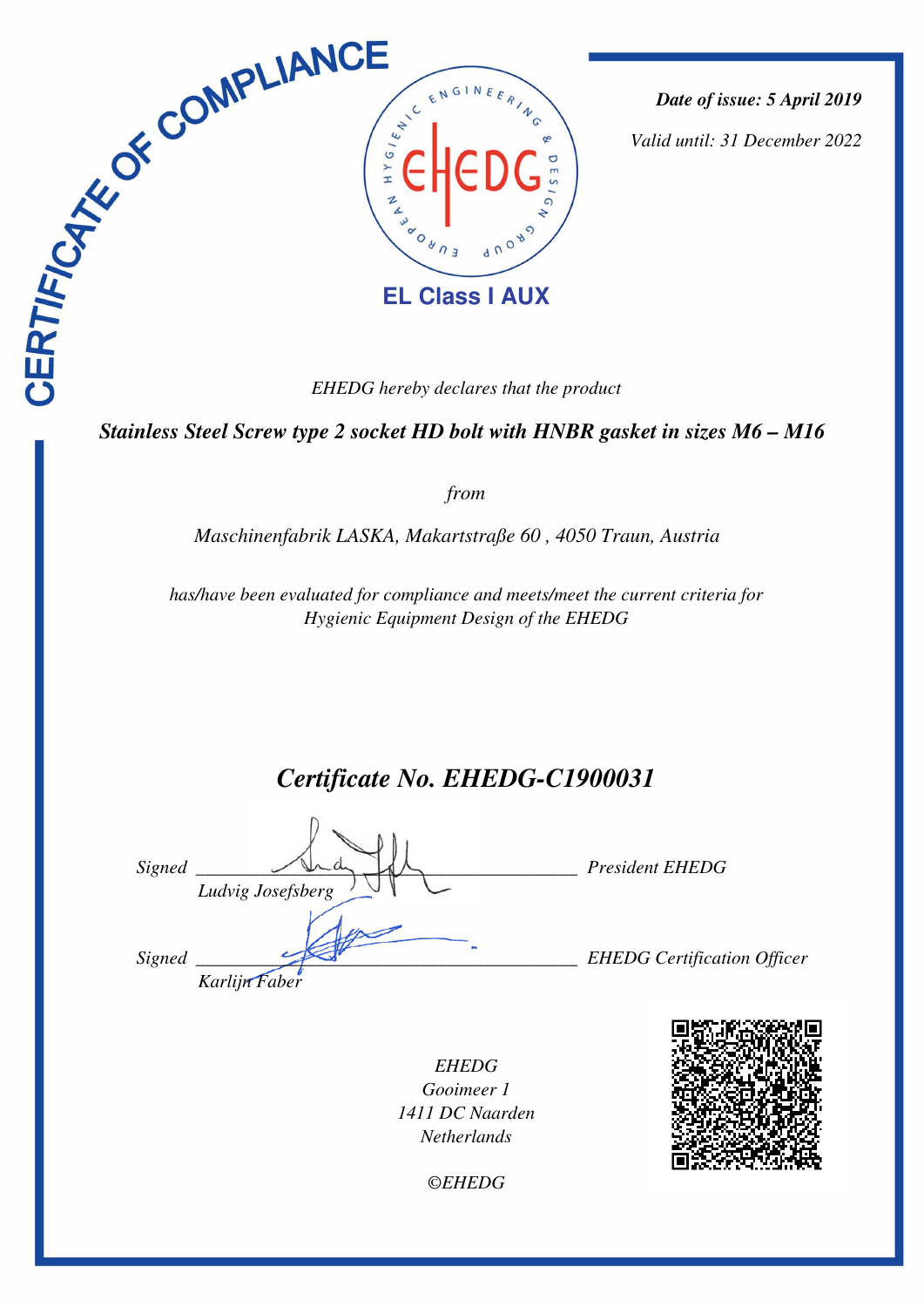## **Appendix 3**

## **EHEDG Certification – Equipment Evaluation Form**

Date: 28.03.2019

EHEDG File Number: EHEDG-C1900031

|    | Certification Type: EL CLASS I AUX                                                                                    |              |   |
|----|-----------------------------------------------------------------------------------------------------------------------|--------------|---|
|    | Applicant: Maschinenfabrik LASKA Gesellschaft m.b.H.                                                                  |              |   |
|    | <b>Equipment: Stainless Steel Screw</b>                                                                               |              |   |
|    | Type or model No/s.: type 2 socket HD bolt with HNBR gasket<br>Other essential identification:                        |              |   |
|    | <b>Evaluated by:</b>                                                                                                  |              |   |
|    | Name: Dr. Jürgen Hofmann                                                                                              |              |   |
|    | <b>Approved by:</b>                                                                                                   |              |   |
|    | Name: Andy Timperley, on behalf of the Working Group Certification<br>Title: [AEO / Chairman of the WG Certification] |              |   |
|    | Date, Signature: 12.04.2019,                                                                                          |              |   |
| 1. | Results of inspection for compliance with the EHEDG Hygienic Design Criteria.<br>Conclusion:                          |              |   |
|    | The equipment complies with the criteria.<br>The use of the EHEDG Certification logo is justified:                    | <b>YES</b>   | ☑ |
|    |                                                                                                                       | <b>MAYBE</b> |   |
|    |                                                                                                                       |              |   |
| 2. | Evidence for compliance provided and convincing for Certification.<br>Conclusion:                                     |              |   |
|    | The equipment complies with the criteria where possible.<br>The use of the EHEDG Certification logo is justified:     | <b>YES</b>   |   |
|    | Hafmann<br>Signature:                                                                                                 |              |   |

Date: 05.04.2019

*The original of this form will be kept by EHEDG together with the application, the inspection report, the evidence provided and any other relevant documentation, as listed on the back.*